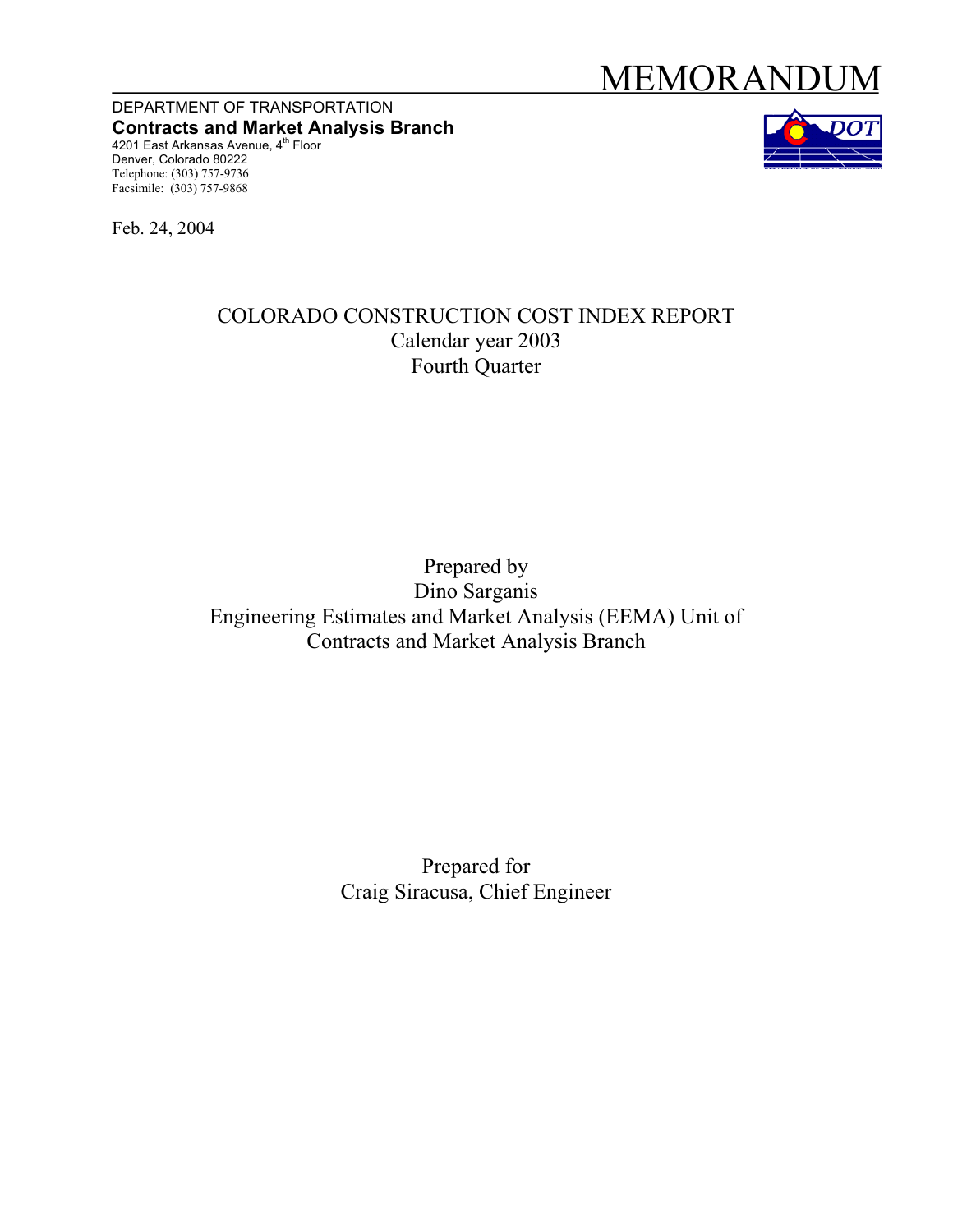## MEMORANDUM

DEPARTMENT OF TRANSPORTATION **Contracts and Market Analysis Branch**  4201 East Arkansas Avenue, 4<sup>th</sup> Floor Denver, Colorado 80222 Telephone: (303) 757-9736 Facsimile: (303) 757-9868



#### **SUMMARY**

#### CONSTRUCTION COST INDEX FOR SELECTED HIGHWAY CONSTRUCTION ITEMS

#### 4th QUARTER ENDING Dec. 31, 2003

| Index for 2003 (entire year) | 154.4    |
|------------------------------|----------|
| Index for 2002 (entire year) | 150.1    |
| Point change                 | $+4.3$   |
| Percent change               | $+2.9\%$ |

NOTE: All information shown in this publication was assembled using 1987 as the base year.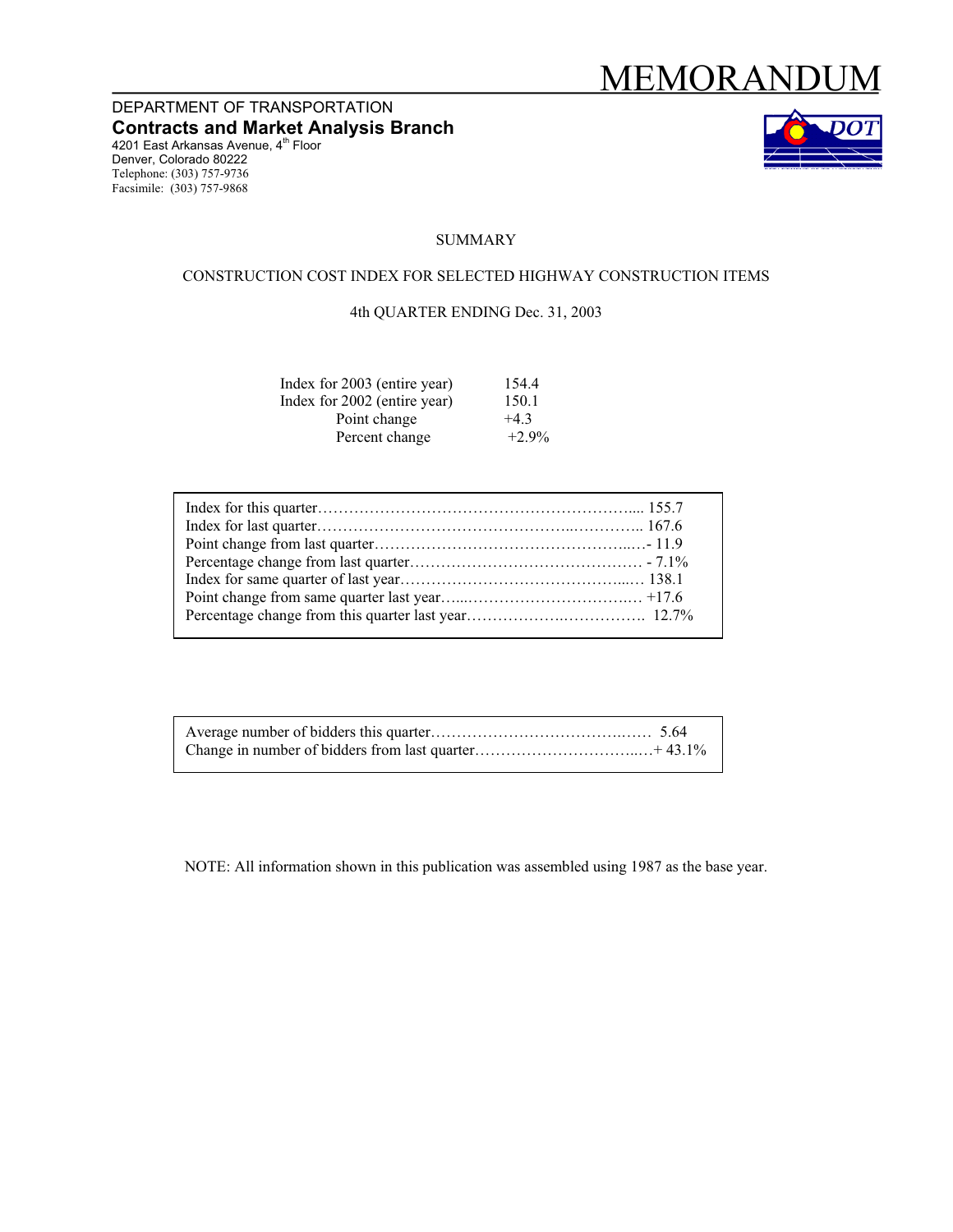## *Summary Report for all the projects awarded 10/1/2003 And 12/31/2003*

| <b>Project Amount</b>            | <b>No. of Projects</b> | <b>No. of Bidders</b> | <b>Total Contract Amt. Avg. # of Bids</b> |     |
|----------------------------------|------------------------|-----------------------|-------------------------------------------|-----|
| \$0.00 to \$49,999.99            |                        | 6                     | \$36,564.00                               | 6.0 |
| \$50,000.00 to \$99,999.99       | 0                      |                       |                                           |     |
| \$100,000.00 to \$249,999.99     | 3                      | 26                    | \$540,389.00                              | 8.7 |
| \$250,000.00 to \$499,999.99     | 7                      | 39                    | \$2,217,619.95                            | 5.6 |
| \$500,000.00 to \$999,999.99     | 3                      | 10                    | \$2,172,527.69                            | 3.3 |
| 1,000,000.00 to \$2,499,999.99   | 3                      | 15                    | \$4,774,476.56                            | 5.0 |
| 2,500,000.00 to \$4,999,999.99   | 6                      | 35                    | \$22,791,628.25                           | 5.8 |
| 5,000,000.00 to \$9,999,999.99   | 1                      | 4                     | \$9,449,707.65                            | 4.0 |
| 10,000,000.00 to \$19,999,999.99 | 3                      | 17                    | \$41,280,305.52                           | 5.7 |
| 20,000,000.00 to \$49,499,999.99 | 1                      | 6                     | \$20,820,015.25                           | 6.0 |
| 50,000,000.00 or Greater         | 0                      |                       |                                           |     |
| <b>Total</b>                     | 28                     | 158                   | \$104,083,233.87                          |     |

**The number of bidders on all projects awards during this period 5.64bidders per contract.** 

| Index items as a percent of total construction cost: |                  |
|------------------------------------------------------|------------------|
| 4 <sup>th</sup> Quarter CCI Items:                   | \$29,716,218.08  |
|                                                      | $= 28.6\%$       |
| 4 <sup>th</sup> Quarter All Construction Items:      | \$104,083,233.87 |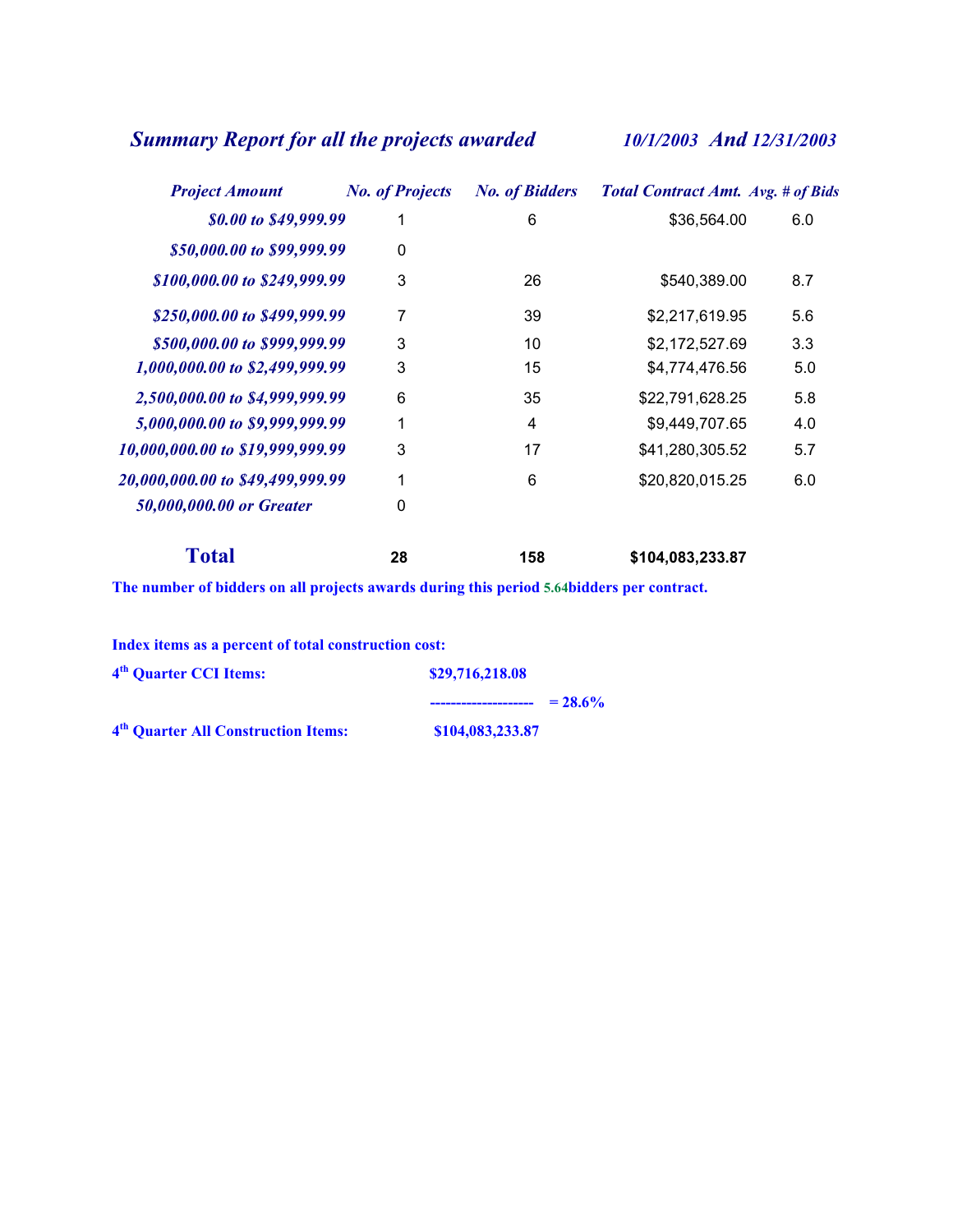| <b>CULTILIANIS</b>                                                                                                                                    | <b>UDLD</b>             | T INVIVI                     | 10/1/Z00J                     | <b>IV 14/31/4003</b> |              |
|-------------------------------------------------------------------------------------------------------------------------------------------------------|-------------------------|------------------------------|-------------------------------|----------------------|--------------|
| <b>ITEM CODE</b>                                                                                                                                      | # OF ITEM               | <b>QUANTITY</b>              | <b>PRICE</b>                  | <b>UNIT PRICE</b>    | <b>INDEX</b> |
| 203-00000 To 203-00060<br>203-00062 To 203-00210<br>203-00400 To 203-00500                                                                            | 20                      | English (CY)<br>2,558,916.00 | \$9,911,395.41                | \$3.87               |              |
| 203-01020 To 203-01030<br>209-00000 To 209-00050                                                                                                      | $\overline{\mathbf{2}}$ | Metric (CM)<br>305,382.00    | \$1,466,314.50                | \$4.80               |              |
| <b>UNCLASSIFIED EXCAV (CIP)</b>                                                                                                                       | 22                      | $2,958,355.66$ <sup>CY</sup> | \$11,377,709.91               | \$3.85               | 155.7        |
| 403-01000,<br>403-00720,<br>403-01010,<br>403-02000,<br>403-09121 To 403-09500                                                                        | 42                      | English (TON)<br>239,627.08  | \$9,608,086.42                | \$40.10              |              |
| 403-31300 To 403 36447<br>403-91401 To 403-95353<br>411-03100 To 411-03355<br>411-10010 To 411-90010 (Gal/Lit)<br>Gallon & Liter are converted to Ton | 0                       | Metric (MT)<br>0.00          | \$0.00                        | \$0.00               |              |
| <b>HOT BIT. PAVEMENT (H_A)</b>                                                                                                                        | 42                      | 239,627.08 T                 | \$9,608,086.42                | \$40.10              | 173.5        |
| 412-00000 To 412-00050                                                                                                                                | 6                       | English (SY)<br>185,394.79   | \$3,617,079.69                | \$19.51              |              |
| 412-00700 To 412-01352<br>412-03000 To 412-03000                                                                                                      | 0                       | Metric (SM)<br>0.00          | \$0.00                        | \$0.00               |              |
| <b>CONCRETE PAVEMENT (9")</b>                                                                                                                         | $6\phantom{a}$          | 185,394.79 <sup>SY</sup>     | \$3,617,079.69                | \$19.51              | 146.1        |
|                                                                                                                                                       |                         |                              | <b>SURFACING TOTAL INDEX</b>  |                      | 170.3        |
| 509-00000 To 509-00000                                                                                                                                | $\overline{\mathbf{2}}$ | English (LB)<br>0.00         | \$0.00                        | \$0.00               |              |
|                                                                                                                                                       | 0                       | Metric (KG)<br>0.00          | \$0.00                        | \$0.00               |              |
| <b>STRUCTURAL STEEL</b>                                                                                                                               | $\overline{\mathbf{2}}$ | 0.00 <sup>LB</sup>           | \$0.00                        | \$0.00               | 0.0          |
| 601-01022 To 601-01022                                                                                                                                | 12                      | English (CY)<br>13,939.00    | \$3,681,208.00                | \$264.09             |              |
| 601-01030 To 601-01060<br>601-03030 To 601-05064                                                                                                      | 1                       | Metric (CM)<br>164.00        | \$103,320.00                  | \$630.00             |              |
| <b>STRUCTURAL CONCRETE</b>                                                                                                                            | 13                      | $14,153.51$ <sup>CY</sup>    | \$3,784,528.00                | \$267.39             | 123.1        |
| 602-00000 To 602-00000                                                                                                                                | 10                      | English (LB)<br>2,549,649.00 | \$1,299,577.56                | \$0.51               |              |
| 602-00020 To 602-00020                                                                                                                                | 1                       | Metric (KG)<br>19,491.00     | \$29,236.50                   | \$1.50               |              |
| <b>REINFORCING STEEL</b>                                                                                                                              | 11                      | 2,592,626.66 <sup>LB</sup>   | \$1,328,814.06                | \$0.51               | 125.0        |
|                                                                                                                                                       |                         |                              | <b>STRUCTURAL TOTAL INDEX</b> |                      | 123.5        |

### **CCI ITEMS USED FROM TO 10/1/2003 12/31/2003**

**COMPOSITE INDEX = 155.7**

**Sum of the 6 categories cost = \$29,716,218.08**

**HBP Unit Price per CY = \$79.39 Concrete Pavement Unit Price per CY = \$78.04**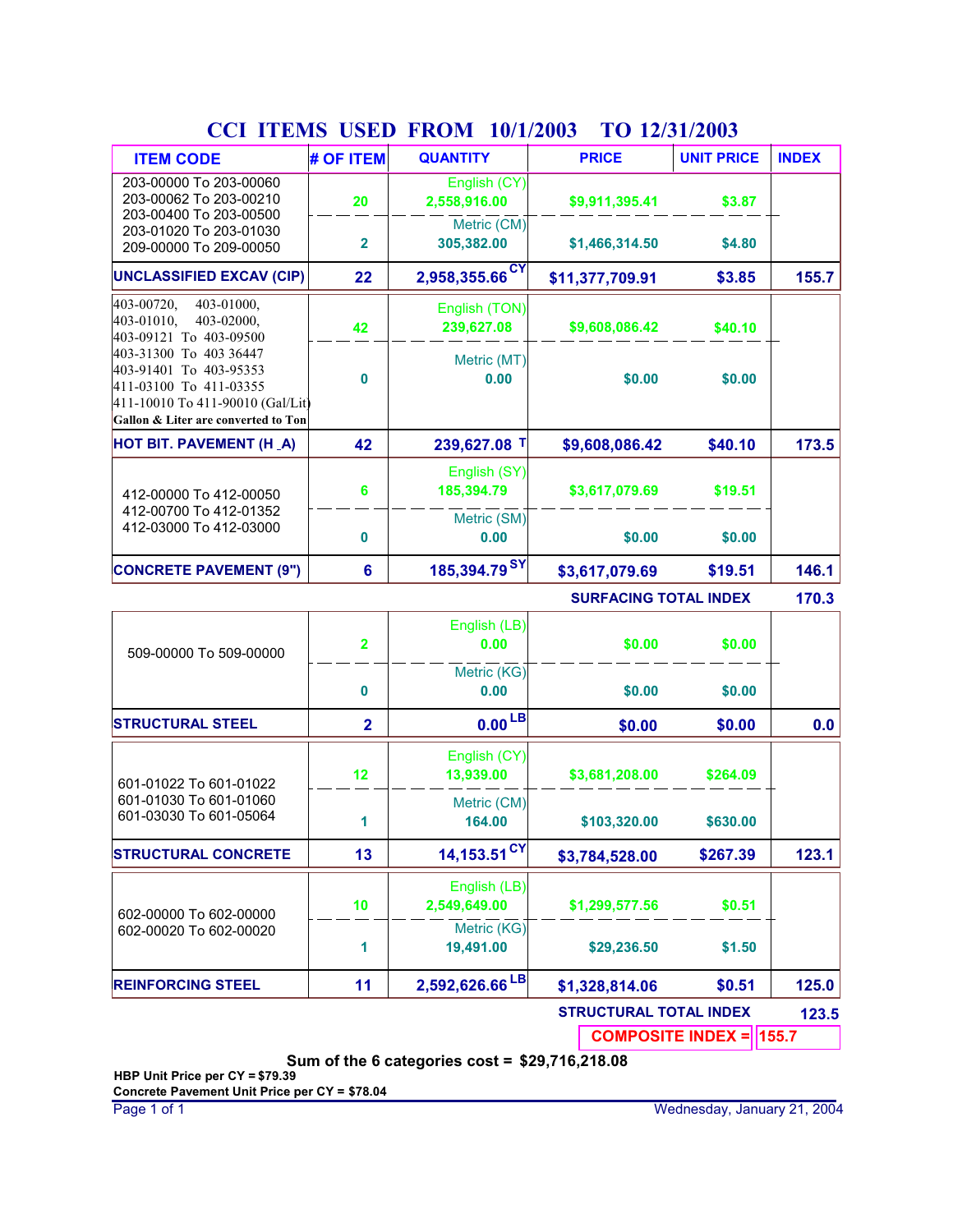## *Summary Report for all the projects awarded 1/1/2003 and 12/31/2003*

| <b>Project Amount</b>            | <b>No. of Projects</b> | <b>No. of Bidders</b> | <b>Total Contract Amt. Avg. # of Bids</b> |     |
|----------------------------------|------------------------|-----------------------|-------------------------------------------|-----|
| \$0.00 to \$49,999.99            | 7                      | 40                    | \$242,825.10                              | 5.7 |
| \$50,000.00 to \$99,999.99       | 5                      | 28                    | \$355,328.44                              | 5.6 |
| \$100,000.00 to \$249,999.99     | 23                     | 114                   | \$4,106,399.54                            | 5.0 |
| \$250,000.00 to \$499,999.99     | 38                     | 178                   | \$13,553,643.08                           | 4.7 |
| \$500,000.00 to \$999,999.99     | 26                     | 114                   | \$19,664,025.40                           | 4.4 |
| 1,000,000.00 to \$2,499,999.99   | 36                     | 172                   | \$58,471,297.83                           | 4.8 |
| 2,500,000.00 to \$4,999,999.99   | 31                     | 160                   | \$111,404,760.26                          | 5.2 |
| 5,000,000.00 to \$9,999,999.99   | 8                      | 44                    | \$57,067,655.36                           | 5.5 |
| 10,000,000.00 to \$19,999,999.99 | 4                      | 26                    | \$53,662,053.12                           | 6.5 |
| 20,000,000.00 to \$49,499,999.99 | 1                      | 6                     | \$20,820,015.25                           | 6.0 |
| 50,000,000.00 or Greater         | 0                      |                       |                                           |     |
| <b>Total</b>                     | 179                    | 882                   | \$339,348,003.38                          |     |

**The number of bidders on all projects awards during this period 4.93bidders per contract.** 

**Index items as a percent of the total construction cost:** 

| <b>2003 Annual CCI Items:</b>              | \$136,175,924.52                                                                                                                                                                                                                                                                                          |
|--------------------------------------------|-----------------------------------------------------------------------------------------------------------------------------------------------------------------------------------------------------------------------------------------------------------------------------------------------------------|
|                                            | $\frac{1}{2}$ = $\frac{1}{2}$ = $\frac{1}{2}$ = $\frac{1}{2}$ = $\frac{1}{2}$ = $\frac{1}{2}$ = $\frac{1}{2}$ = $\frac{1}{2}$ = $\frac{1}{2}$ = $\frac{1}{2}$ = $\frac{1}{2}$ = $\frac{1}{2}$ = $\frac{1}{2}$ = $\frac{1}{2}$ = $\frac{1}{2}$ = $\frac{1}{2}$ = $\frac{1}{2}$ = $\frac{1}{2}$ = $\frac{1$ |
| <b>2003 Annual All Construction Items:</b> | \$339,348,003.38                                                                                                                                                                                                                                                                                          |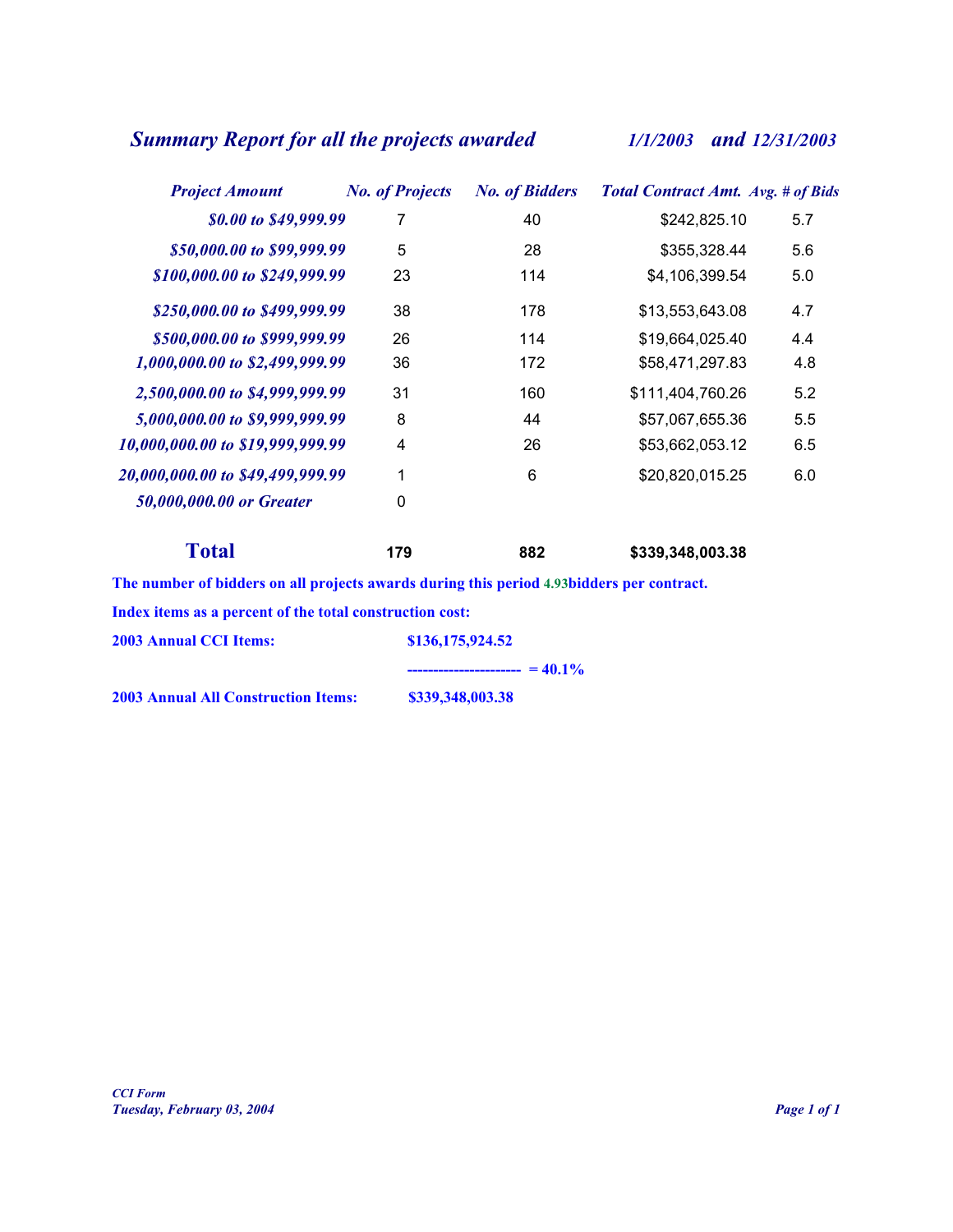| <b>ITEM CODE</b>                                                                                               | # OF ITEM | <b>QUANTITY</b>               | <b>PRICE</b>                 | <b>UNIT PRICE</b> | <b>INDEX</b> |
|----------------------------------------------------------------------------------------------------------------|-----------|-------------------------------|------------------------------|-------------------|--------------|
| 203-00000 To 203-00060<br>203-00062 To 203-00210<br>203-00400 To 203-00500                                     | 104       | English (CY)<br>4,555,930.00  | \$20,287,154.34              | \$4.45            |              |
| 203-01020 To 203-01030<br>209-00000 To 209-00050                                                               | 8         | Metric (CM)<br>324,407.00     | \$1,720,063.30               | \$5.30            |              |
| <b>UNCLASSIFIED EXCAV (CIP)</b>                                                                                | 112       | <b>CY</b><br>4,980,254.36     | \$22,007,217.64              | \$4.42            | 178.9        |
| 403-00720,<br>403-01000,<br>403-01010,<br>403-02000,<br>403-09121 To 403-09500                                 | 347       | English (TON)<br>2,322,029.27 | \$88,771,696.37              | \$38.23           |              |
| 403-31300 To 403 36447<br>403-91401 To 403-95353<br>411-03100 To 411-03355<br>411-10010 To 411-90010 (Gal/Lit) | $\bf{0}$  | Metric (MT)<br>0.00           | \$0.00                       | \$0.00            |              |
| Gallon & Liter are converted to Ton                                                                            |           |                               |                              |                   |              |
| <b>HOT BIT. PAVEMENT (H_A)</b>                                                                                 | 347       | 2,322,029.27 T                | \$88,771,696.37              | \$38.23           | 165.7        |
| 412-00000 To 412-00050                                                                                         | 31        | English (SY)<br>678,039.23    | \$14,180,240.06              | \$20.91           |              |
| 412-00700 To 412-01352<br>412-03000 To 412-03000                                                               | $\bf{0}$  | Metric (SM)<br>0.00           | \$0.00                       | \$0.00            |              |
| <b>CONCRETE PAVEMENT (9")</b>                                                                                  | 31        | 678,039.23SY                  | \$14,180,240.06              | \$20.91           | 156.6        |
|                                                                                                                |           |                               | <b>SURFACING TOTAL INDEX</b> |                   | 164.1        |
| 509-00000 To 509-00000                                                                                         | 5         | English (LB)<br>652,317.00    | \$471,546.44                 | \$0.72            |              |
|                                                                                                                | $\bf{0}$  | Metric (KG)<br>0.00           | \$0.00                       | \$0.00            |              |
| <b>STRUCTURAL STEEL</b>                                                                                        | 5         | 652.317.00 LB                 | \$471.546.44                 | \$0.72            | 84.7         |

### **CCI ITEMS USED FROM TO 1/1/2003 12/31/2003**

**\$0.72 84.7 STRUCTURAL STEEL 5 652,317.00 \$471,546.44 LB** 601-01022 To 601-01022 601-01030 To 601-01060 601-03030 To 601-05064 **27,255.00 \$7,847,541.81 \$289.44 164.00 \$103,320.00 133.2** English (CY) Metric (CM) **56 1 STRUCTURAL CONCRETE 57 27,469.51 \$7,950,861.81 CY \$287.93 \$630.00** 602-00000 To 602-00000 602-00020 To 602-00020 **5,040,886.60 \$2,751,472.35 \$0.55 30,656.00 \$42,889.85 133.4** English (LB) Metric (KG) **58 4 REINFORCING STEEL 62 5,108,483.08 \$2,794,362.20 LB \$0.55 \$1.40 STRUCTURAL TOTAL INDEX 123.4 COMPOSITE INDEX = 154.4**

**Sum of the 6 categories cost = \$136,175,924.52**

**HBP Unit Price per CY = \$75.70 Concrete Pavement Unit Price per CY = \$83.65**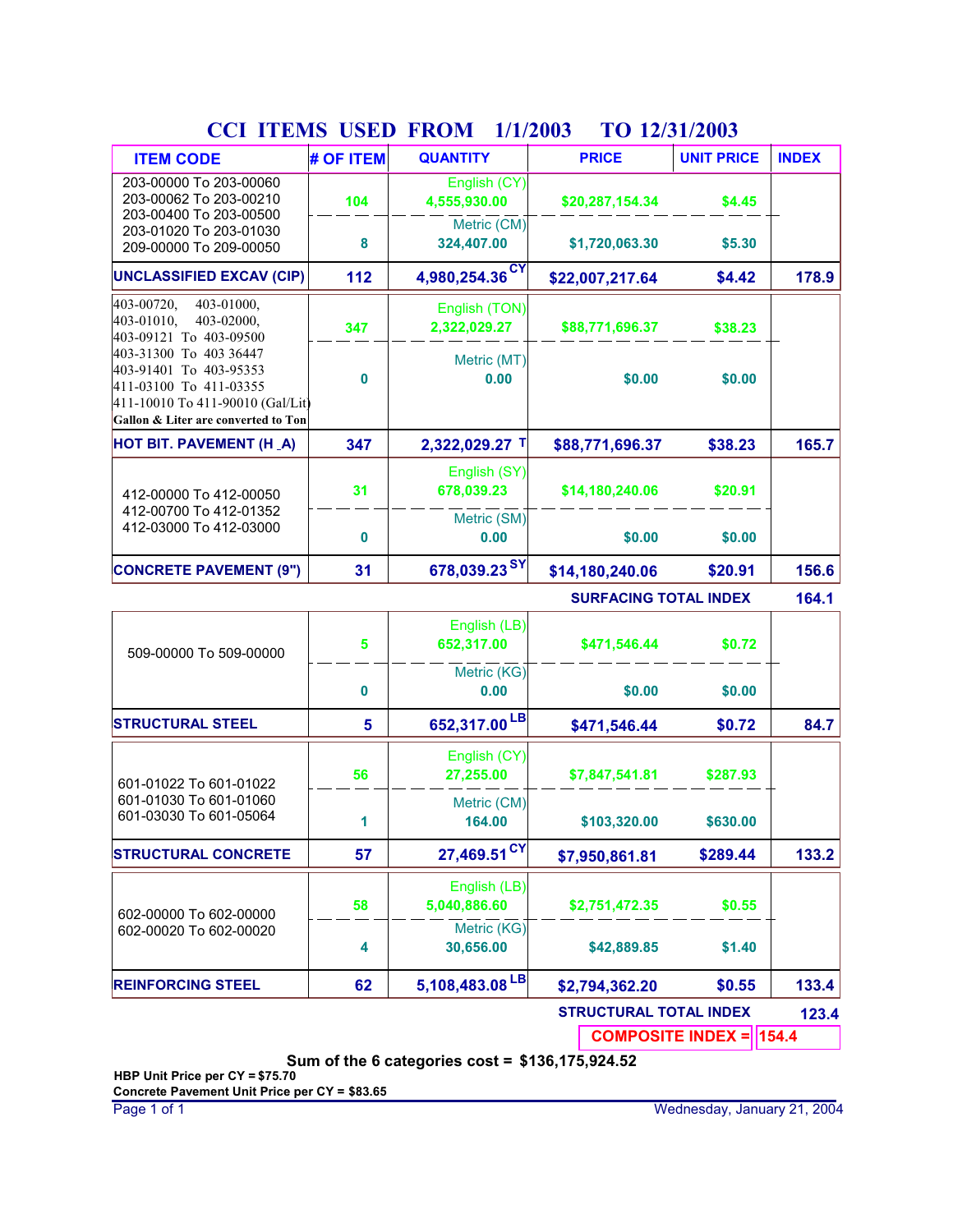Colorado Highway Construction Cost Index Graph and Tabulations (1987 Base Year) **Colorado Highway Construction Cost Index Graph and Tabulations (1987 Base Year)**

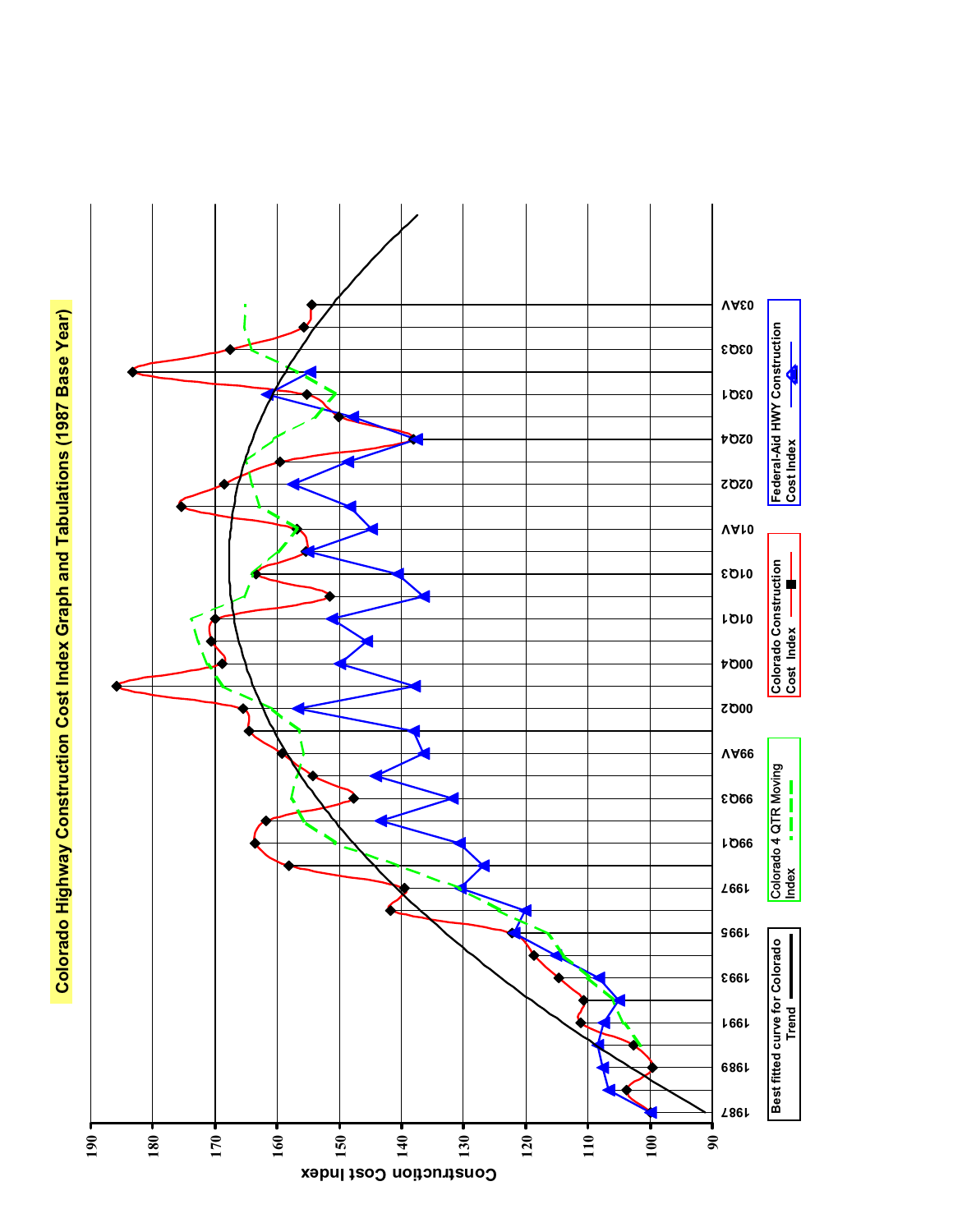|             |             |                               |                 |                                          |                 | Colorado Highway Co          |                   |               | nstruction Cost Index Graph and Tabulations (1987 Base Year) |                         |                                       |                |                         |                       |                     |                         |
|-------------|-------------|-------------------------------|-----------------|------------------------------------------|-----------------|------------------------------|-------------------|---------------|--------------------------------------------------------------|-------------------------|---------------------------------------|----------------|-------------------------|-----------------------|---------------------|-------------------------|
| <b>YEAR</b> | QTR.        | Earthwork<br><b>Bid Price</b> | Index           | <b>Asph. Pavement</b><br>Bid Price Index |                 | Concrete<br><b>Bid Price</b> | Pavement<br>Index | Surfacing     | <b>Structural Concrete</b><br>Bid Price Index                |                         | Reinforcing Steel<br><b>Bid Price</b> | Index          | Structural<br>Bid Price | hdex<br><b>Steel</b>  | Structural<br>Index | Composite               |
| 1987        | 1987        | \$2.47                        |                 | \$23.17                                  |                 | \$13.36                      |                   | ndex<br>100.0 | \$217.32                                                     |                         | \$0.41                                |                | \$0.85                  |                       | 100.0               | 100.                    |
| 1988        | 1988        | \$2.92                        | $\frac{8}{11}$  | \$23.88                                  | 103             | \$13.84                      |                   | 103.1         | \$195.02                                                     | စ္ထ                     | \$0.45                                | <u>ّب</u>      | \$0.89                  | <b>R</b>              | 96.                 | 103                     |
| 1989        | 1989        | \$2.57                        | 103             | \$23.67                                  | 102             | \$11.65                      | ္စ                | 100.6         | \$199.41                                                     | 91.8                    | \$0.40                                | 50             | \$0.88                  | <u>လ</u><br>g         | ო<br>95.            | 99.6                    |
| 1990        | 1990        | \$2.78                        | 112.            | \$23.98                                  | 103             | \$15.09                      | $\frac{13}{2}$    | 104.5         | \$190.86                                                     | 87.8                    | \$0.37                                | 90.8           | \$0.99                  | 116.0                 | 94.1                | 102                     |
| 1991        | 1991        | \$3.31                        | 133.            | \$26.25                                  | $\frac{13}{2}$  | \$16.03                      | 120.1             | 114.0         | \$195.43                                                     | 89.9                    | \$0.38                                | 93.1           | \$0.89                  | 104.4                 | 93.5                | 111.2                   |
| 1992        | 1992        | \$2.77                        | 112             | \$26.20                                  | 113             | \$23.82                      | 178               | 119.8         | \$216.87                                                     | 99.8                    | \$0.36                                | $\overline{8}$ | \$0.71                  | 82.8                  | 94.0                | 110.7                   |
| 1993        | 1993        | \$3.25                        | $\frac{131}{2}$ | \$27.74                                  | 119             | \$16.75                      | 125               | 121.3         | \$212.43                                                     | 5                       | \$0.37                                | 90             | \$0.79                  | <b>93.0</b>           | 95.3                | 114.7                   |
| 1994        | 1994        | \$3.56                        | 144             | \$28.40                                  | 122             | \$18.78                      | $\frac{40}{5}$    | 124.4         | \$219.94                                                     | δ                       | \$0.37                                | 89             | \$0.67                  | $\infty$<br><u>وع</u> | 94.4                | œ<br>118.               |
| 1995        | 1995        | \$3.41                        | <u>ಇ</u><br>೧೩  | \$30.25                                  | $\frac{8}{30}$  | \$17.82                      | ౢ                 | 130.8         | \$211.29                                                     | 5                       | \$0.39                                | 94.0           | \$0.90                  | ю<br>မြ               | 98.3                | ო<br>122.               |
| 1996        | 1996        | \$4.46                        | 180.5           | \$32.73                                  | $\frac{4}{1}$   | \$19.22                      | 143.              | 141.5         | \$265.98                                                     | 22.                     | \$0.43                                | 105.           | \$1.09                  | rö.<br>28.            | 120.2               | 141.7                   |
| 1997        | 1997        | \$4.24                        | 171.            | \$32.92                                  | 142             | \$21.39                      | $\overline{160}$  | 143.9         | \$246.29                                                     | 113.3                   | \$0.45                                | 110.8          | \$1.01                  | 117.9                 | 113.8               | 139.6                   |
| 1998        | 1998        | \$4.89                        | 198.0           | \$35.72                                  | 154.            | \$26.54                      | 198.              | 158.7         | \$283.01                                                     | 130.2                   | \$0.50                                | 122.0          | (61.00)                 | $-1.0$                | 128.2               | 158.1                   |
| 1999        | 99Q1        | \$5.91                        | 239.            | \$36.57                                  | 157             | \$18.57                      | 139.              | 155.9         | \$335.29                                                     | 154                     | \$0.59                                | بە<br>144.     | \$0.54                  | œ<br>යි               | 134.1               | 163.5                   |
| 1999        | 99Q2        | \$5.34                        | 216.            | \$35.09                                  | $\frac{15}{15}$ | \$21.90                      | 163               | 152.7         | \$326.59                                                     | $\overline{50}$         | \$0.61                                | 149.           | \$1.15                  | 35                    | 147.1               | 161.8                   |
| 1999        | 99Q3        | \$4.42                        | 178.8           | \$36.62                                  | 158             | \$24.59                      | 184.              | 160.7         | \$298.62                                                     | 57                      | \$0.52                                | ю<br>125.      | (61.00)                 | Q                     | 107.2               | 147.7                   |
| 1999        | 99Q4        | \$4.11                        | 166.5           | \$33.96                                  | 146.            | \$33.04                      | 247               | 156.9         | \$305.27                                                     | 140.5                   | \$0.50                                | 121.1          | \$1.46                  | 171.1                 | 143.0               | 154.                    |
| 1999        | <b>OARG</b> | \$4.94                        | 199.8           | \$35.23                                  | 152.            | \$22.78                      | 170.5             | 153.9         | \$310.56                                                     | 142.9                   | \$0.54                                | 132.0          | \$1.41                  | 165.3                 | 145.3               | 159.2                   |
| 2000        | 00Q1        | \$5.11                        | 206.9           | \$36.84                                  | 159.            | \$21.73                      | 162.              | 159.4         | \$341.22                                                     | 157.0                   | \$0.45                                | 110.2          | (61.00)                 | $-1.0$                | 145.7               | 164.5                   |
| 2000        | 00Q2        | \$4.41                        | 178.5           | \$40.71                                  | 175.            | \$11.84                      | 88                | 166.8         | \$374.75                                                     | LO<br>172.              | \$0.47                                | 114            | \$1.25                  | 146.                  | 155.9               | 165.5                   |
| 2000        | 00Q3        | \$6.42                        | 259.            | \$43.57                                  | 188             | \$22.69                      | 169               | 186.2         | \$355.44                                                     | ဖ<br>163                | \$0.47                                | $\frac{14}{1}$ | \$0.96                  | ၜ                     | 143.5               | $\infty$<br>185.        |
| 2000        | 00Q4        | \$4.77                        | 193.0           | \$38.42                                  | 166.            | \$43.65                      | 326.              | 182.4         | \$288.39                                                     | $\overline{32}$ .       | \$0.51                                | ಔ              | \$1.16                  | 36.3                  | 131.6               | თ<br>168.               |
| 2000        | <b>OOAV</b> | \$5.25                        | 212.6           | \$40.02                                  | 173.            | \$20.56                      | 153.9             | 170.8         | \$346.82                                                     | 59.6                    | \$0.47                                | 115.2          | \$1.18                  | 38.8                  | 146.8               | 170.7                   |
| 2001        | 01Q1        | \$4.14                        | 167.6           | \$40.40                                  | 175.            | \$37.17                      | 278.2             | 185.0         | \$311.48                                                     | 143.3                   | \$0.51                                | 123.8          | \$0.00                  | $\frac{0}{0}$         | 138.6               | 170.0                   |
| 2001        | 0102        | \$4.78                        | 193.6           | \$35.62                                  | 154.            | \$13.66                      | 102.3             | 148.5         | \$282.89                                                     | 130.2                   | \$0.50                                | 122.6          | \$0.00                  | 0.0                   | 128.3               | 151.5                   |
| 2001        | 01Q3        | \$4.29                        | 173.            | \$41.20                                  | 177             | \$20.63                      | 154               | 175.4         | \$297.55                                                     | 136.9                   | \$0.50                                | 120.8          | \$1.29                  | rö.<br>57             | 136.8               | 163.4                   |
| 2001        | 01Q4        | \$3.13                        | <b>26</b>       | \$34.33                                  | $\overline{4}$  | \$47.93                      |                   | 169.8         | \$335.74                                                     | 54                      | \$0.45                                | $\frac{0}{1}$  | \$0.00                  | c                     | 143.7               | က<br>155.               |
| 2001        | <b>O1AV</b> | \$4.19                        | 169             | \$38.67                                  | $\frac{1}{6}$   | \$17.45                      | $\frac{8}{30}$    | 163.2         | \$303.22                                                     | Ю<br>89                 | \$0.50                                | <b>20</b>      | \$1.29                  | ယ္<br>5               | 138.4               | $\infty$<br>156.        |
| 2002        | 02Q1        | \$6.25                        | 252             | \$37.53                                  | 163             | \$31.12                      |                   | 169.3         | \$293.38                                                     | 35.0                    | \$0.53                                | 29.6           | \$0.00                  | $\frac{0}{0}$         | 133.7               | 175.4                   |
| 2002        | 02Q2        | \$5.69                        | 230.            | \$39.67                                  | 171             | \$28.33                      | 212               | 175.4         | \$294.41                                                     | 35.5                    | \$0.50                                | ಸ              | \$0.70                  | 8                     | 121.9               | 168.6                   |
| 2002        | 02Q3        | \$4.42                        | 178.            | \$34.98                                  | $\frac{15}{1}$  | \$25.51                      | 190.              | 155.1         | \$299.12                                                     | ᢛ                       | \$0.49                                | 120.5          | \$2.11                  | 247                   | 156.6               | 159.6                   |
| 2002        | 02Q4        | \$2.31                        | 93              | \$38.71                                  | 167             | \$21.26                      | <b>S</b>          | 166.2         | \$257.37                                                     | $\frac{\infty}{\infty}$ | \$0.49                                |                | \$0.81                  | 95                    | 114.1               | 138.1                   |
| 2002        | 02AV        | \$3.74                        | 5               | \$37.99                                  | 164             | \$24.81                      | 85                | 166.2         | \$285.35                                                     |                         | \$0.50                                |                | \$0.78                  | <u>ာ</u><br>ଚ୍ଚ       | 121.4               | 150.                    |
| 2003        | 03Q1        | \$4.23                        | 171             | \$36.48                                  | $\frac{8}{3}$   | \$24.92                      | 86                | 160.4         | \$283.25                                                     | 80                      | \$0.57                                | ္က             | \$0.00                  | Q<br>O                | 132.2               | $\mathbf{\sim}$<br>155. |
| 2003        | 03Q2        | \$10.00                       | 404.8           | \$40.35                                  | 174.            | \$43.68                      | 327               | 189.9         | \$327.84                                                     | 50.9                    | \$0.62                                | 151.9          | \$0.31                  | 36.3                  | 127.8               | 183.2                   |
| 2003        | 03Q3        | \$4.64                        | 187.9           | \$41.05                                  | 177             | \$18.89                      | <u>41.</u>        | 173.5         | \$336.84                                                     | 155.0                   | \$0.58                                | 140.5          | \$1.05                  | ಣ                     | 145.7               | 167.6                   |
| 2003        | 03Q4        | \$3.85                        | <b>155</b>      | \$40.10                                  | 173.            | \$19.51                      | 146.              | 170.3         | \$267.39                                                     | 123.                    | \$0.51                                | 125.0          | \$0.00                  | 0.0                   | 123.5               | 155.7                   |
| 2003        | <b>O3AV</b> | \$4.42                        | 178.9           | \$38.23                                  | 165.            | \$20.91                      | 156.1             | 164.1         | \$289.44                                                     |                         | \$0.55                                | 33.4           | \$0.72                  | 84.7                  | 123.4               | 154.4                   |
|             |             |                               |                 |                                          |                 | <b>View Annual/Qtn</b>       |                   |               | <b>View Tabular Report</b>                                   |                         |                                       |                |                         |                       |                     |                         |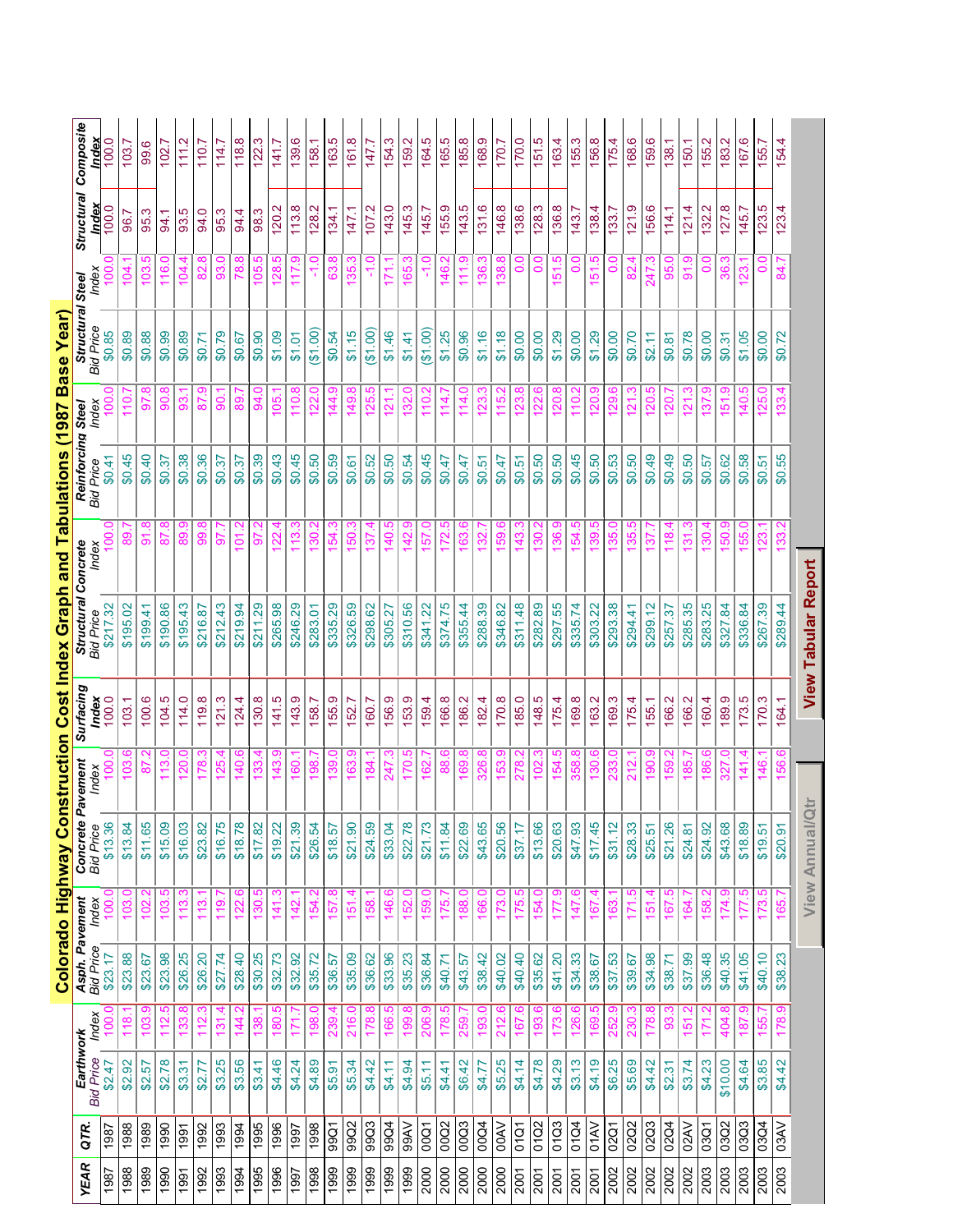